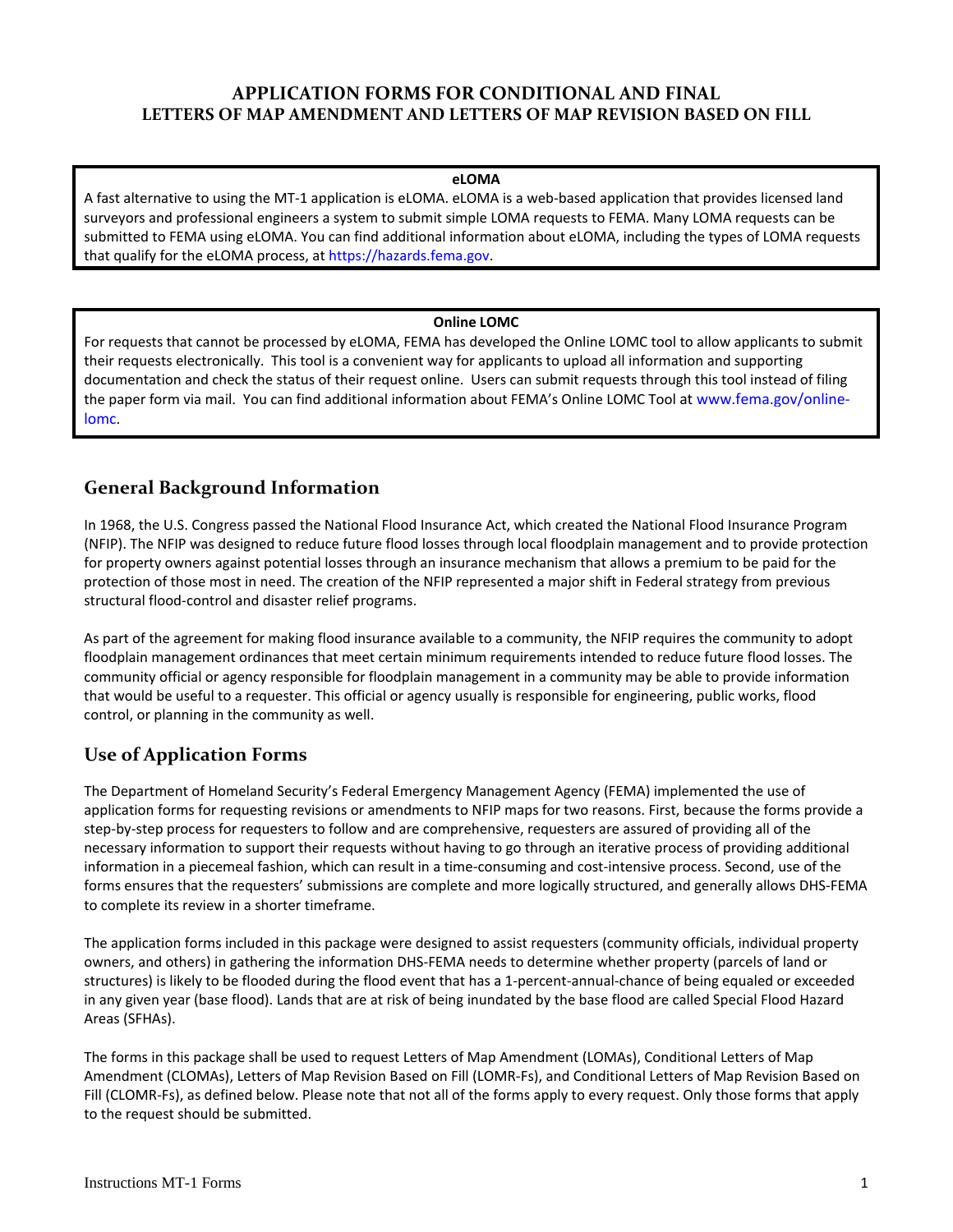**LOMA** A letter from DHS‐FEMA stating that an **existing** structure or parcel of land that has not been elevated by fill (**natural grade**) would not be inundated by the base flood. **CLOMA** A letter from DHS‐FEMA stating that a **proposed** structure that is not to be elevated by fill (**natural grade**) would not be inundated by the base flood if built as proposed. **LOMR‐F** A letter from DHS‐FEMA stating that an **existing** structure or parcel of land that has been **elevated by fill** would not be inundated by the base flood.  **CLOMR‐F** A letter from DHS‐FEMA stating that a parcel of land or **proposed** structure that will be **elevated by fill** would not be inundated by the base flood if fill is placed on the parcel as proposed or the structure is built as proposed.

 If the request is being made for a LOMA to be issued on a single residential property, the MT‐EZ form, entitled "Application Form for Single Lot or Structure, Amendments to National Flood Insurance Program Maps," may be used instead of the forms in this package. Forms for this purpose may be downloaded from our website at https://www.fema.gov/mt‐ez‐form‐ instructions. This form is available in both an English and Spanish version.

 The forms in this package and the form entitled "Application Form for Single Lot or Structure, Amendments to National  Flood Insurance Program Maps," **shall not be used** in the following instances:

- Requests involving changes in Base Flood Elevations (BFEs);
- Requests involving changes in regulatory floodway boundary delineations;
- Requests for properties in alluvial fan areas;
- Requests involving property and/or structures that have been elevated by fill placed within the regulatory floodway, channelization projects, bridge/culvert replacement projects, or other flood control improvements; or
- Requests involving changes in coastal high hazard areas (V zones).

 For such requests, the community must submit the request to DHS‐FEMA in accordance with Title 44, Chapter I, Code of Federal Regulations (CFR), Part 65 of the NFIP regulations, which is available online at

 http://www.access.gpo.gov/nara/cfr/waisidx\_02/44cfrv1\_02.html, using the separately published MT‐2 application forms package entitled "Application Forms and Instructions for Conditional Letters of Map Revision and Letters of Map Revision." Forms for this purpose may be downloaded from our website at https://www.fema.gov/mt‐2‐application‐forms‐and‐ instructions.

 Please note that the forms in this package may be used for property that has been inadvertently included in a V zone or the regulatory floodway. However, if the property is to be removed from a V zone, it must not be located seaward of the landward toe of the primary frontal dune.

 For additional assistance in completing these forms, you may consult the LOMA Tutorial, available on DHS‐FEMA's Internet site at: https://www.fema.gov/online‐tutorials/letter‐map‐amendment/letter‐map‐revision‐f‐tutorial‐series‐choose‐ tutorial.

## **Data Submission Requirements**

 In accordance with the NFIP regulations, DHS‐FEMA will use the information provided by these application forms to make a determination on whether a property (parcel(s) of land or a structure(s)) is located within a designated SFHA. In certain instances, additional data that are not referenced on these forms may be required. A DHS‐FEMA representative will notify the requester of any additional requirements.

DHS-FEMA encourages the submission of the required data in digital format (e.g. scanned documents on a CD). This may  *help expedite the processing of your request.*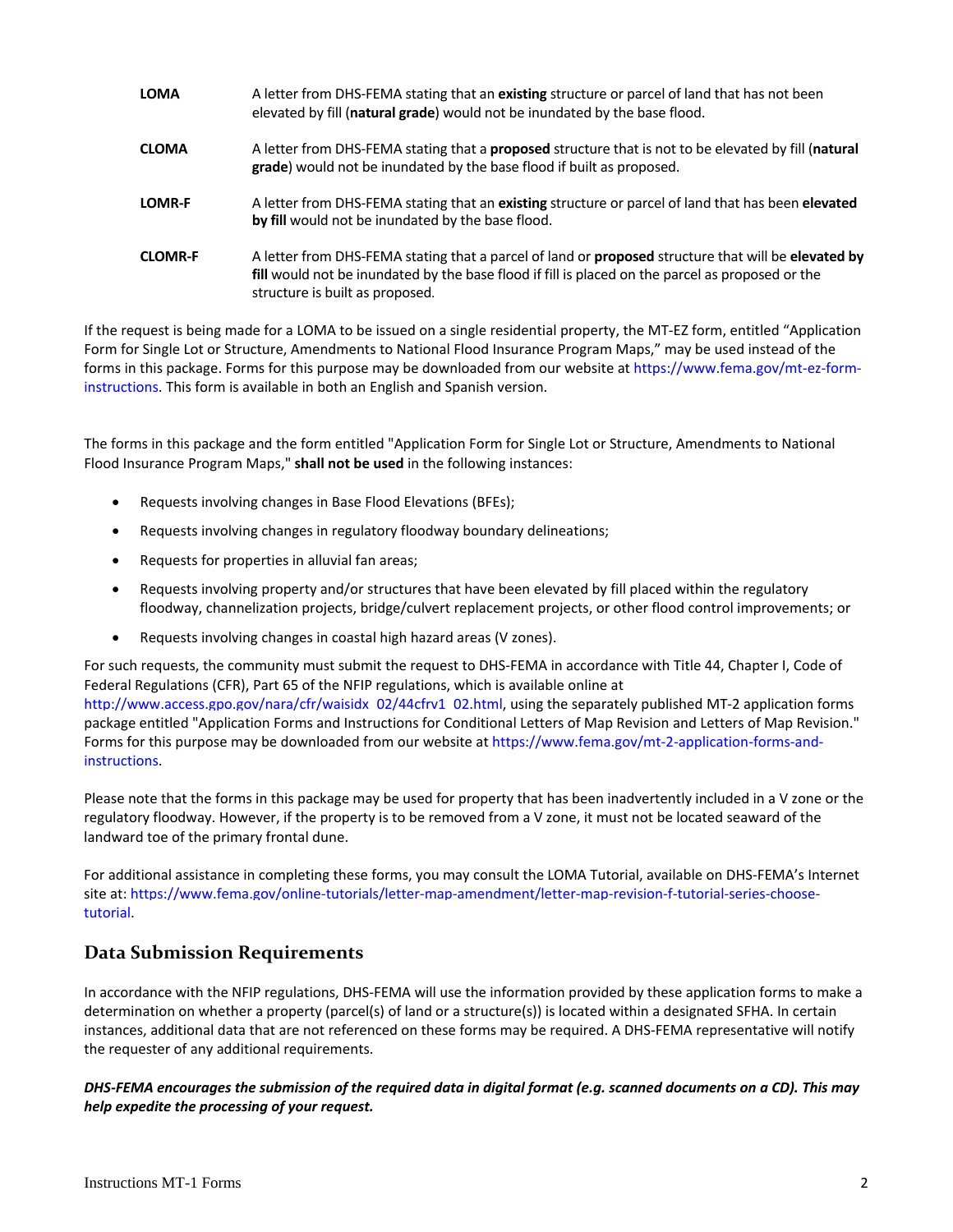# **Applicable Regulations**

 The regulations pertaining to LOMAs, CLOMAs, LOMR‐Fs, and CLOMR‐Fs are presented in Title 44, Chapter I, CFR, Parts 65 and 70, which is available online at http://www.access.gpo.gov/nara/cfr/waisidx\_02/44cfrv1\_02.html. The purpose of Part 70 is to provide an administrative procedure whereby DHS‐FEMA will review information submitted by an owner or lessee of property who believes that their property has been inadvertently included in a designated SFHA. Part 70 provides information about the technical difficulty of accurately delineating the SFHA boundaries on a NFIP map for a community. Part 70 procedures shall not apply if the topography has been altered to raise the original ground to or above the BFE since the effective date of the first NFIP map [i.e., a Flood Insurance Rate Map (FIRM) or Flood Hazard Boundary Map] showing the property to be within the SFHA. Requests involving changes in topography (such as the placement of fill) are handled under the procedures described in Part 65.

## **Fee Requirements**

Title 44, Chapter I, CFR, Part 72 of the NFIP regulations, which is available online at

 http://www.access.gpo.gov/nara/cfr/waisidx\_02/44cfrv1\_02.html, presents information regarding the fee collection procedure initiated by DHS‐FEMA to allow for the recovery of costs associated with the review of requests for CLOMAs, CLOMR‐Fs, and LOMR‐Fs via a review and processing fee. There is no review and processing fee for requests for single/multiple, lot/structure LOMAs.

 Revised fee schedules are published periodically, but no more than once annually, as a notice in the *Federal Register*. For the most up‐to‐date fee schedule, please contact the DHS‐FEMA Map Information eXchange (FMIX) toll free at 1‐877‐FEMA MAP (1-877-336-2627) or consult the DHS-FEMA Internet site at https://www.fema.gov/flood-map-related-fees.

  Payment must be submitted in the form of a check or money order, made payable in U.S. funds to the *National Flood Insurance Program*, or by credit card payment. In addition, the requester must complete the Payment Information Form. The payment should be mailed **together** with the application and supporting data to the address listed in the Address for Submitting Requests section of these instructions.

## **Basis of Determination**

 If no fill has been placed, DHS‐FEMA's determination as to whether the SFHA designation may be removed from the structure(s) on a property will be based on a comparison of the BFE with the elevation of the Lowest Adjacent Grade to the structure (lowest ground touching the structure) including any attached decks or garage. If fill has been placed, DHS‐FEMA's determination will be based on a comparison of the BFE with the elevation of the lowest adjacent grade to the structure (lowest ground touching the structure) including any attached decks or garage and a completed Community Acknowledgment Form (see instructions for the Community Acknowledgment Form [Form 3] for more information).

 For DHS‐FEMA to remove the SFHA designation from a legally defined property or portion of property that does not have a structure on it, the elevation of the lowest ground on the property must be at or above the BFE.

Please note the following special considerations that may affect DHS‐FEMA's determination:

- In areas of shallow/sheet flooding (Zone AO), the elevation of the Lowest Adjacent Grade (including deck posts) of the structure(s) must be above the surrounding grade by an amount equal to or greater than the depth shown on the NFIP map. In addition, adequate drainage paths are required to guide floodwaters around and away from the structure(s); the structure(s) should be on an elevated pad within the Zone AO area. With your application package, in addition to elevation information regarding the structure(s), provide a map showing the topographic data of the property and the immediate surrounding area, and the location of any structure(s) existing on the property (certified by a registered professional engineer or licensed land surveyor) to demonstrate that the above criteria have been met.
- If the lowest floor of a building has been elevated on posts, piers, or pilings above the BFE and any portion of the structure (i.e., posts, pilings, or piers) is still below the BFE, the building will not be removed from the SFHA.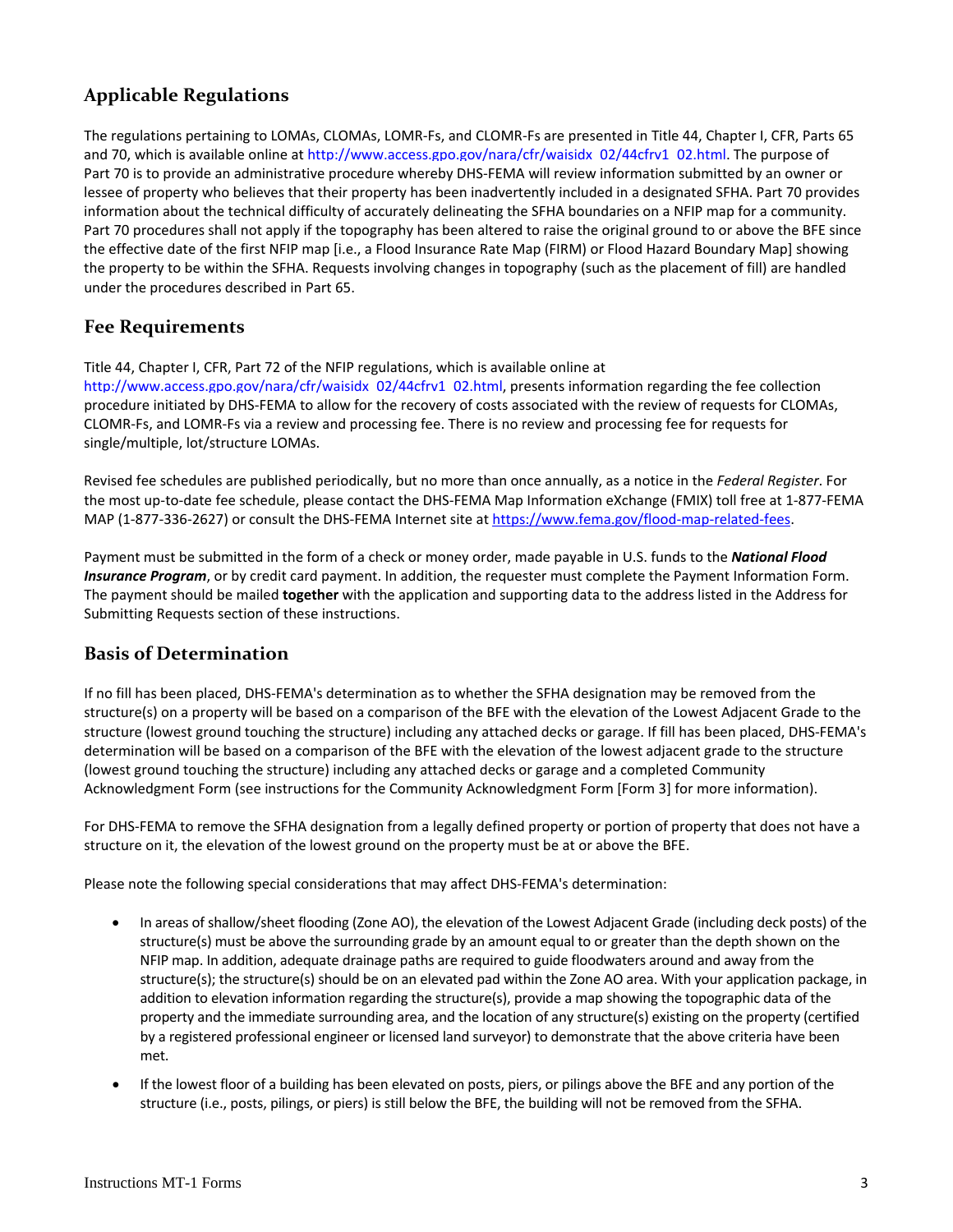# **Response Timeframe**

 In accordance with the procedures of Title 44, Chapter I, CFR, Part 72, which is available online at http://www.access.gpo.gov/nara/cfr/waisidx\_02/44cfrv1\_02.html, DHS‐FEMA will notify the requester of the determination in writing within 60 days of the date of receipt of all required data. Information about the status of active Letter of Map Change (LOMC) requests is available from DHS‐FEMA's Mapping Information Platform (MIP) at https://hazards.fema.gov. The MIP allows requesters to search Open LOMCs by entering their Project (Case) Number and Project Type to find out the status of their request. From the MIP Home Page requesters should click on Tools & Links, Public Reports and select Public Reports from the Report Category dropdown.

# **Effect on Insurance Purchase Requirements**

 Although DHS‐FEMA may issue a LOMA or LOMR‐F removing a structure(s) from the SFHA, it is the lending institution's prerogative to require flood insurance, as a condition of a loan, if it deems such action appropriate. Historically, about 25% of all flood claims occur in areas outside of the SFHA. Property owners are strongly encouraged to convert their existing policy, using the premiums already paid for that policy, to a lower‐cost Preferred Risk Policy (PRP), which is available for structures located outside the SFHA. For more information about the PRP, contact your agent or broker or visit http://floodsmart.gov/prp.

 If the lending institution agrees to waive the flood insurance purchase requirement for a structure, the property owner is eligible for a full refund of the premium paid for the current policy year, provided that no claim is pending or has been paid on the policy in question during the same policy year. If the property owner has been required to renew his or her policy during a period when a revised NFIP map was being printed, the premium will be refunded for an additional year. To initiate processing of the refund, the property owner should provide the LOMA or LOMR‐F and evidence of the waiver of the flood insurance requirement from the lending institution to the insurance agent or broker who sold the policy.

## **Conditional Determinations**

 To qualify for a CLOMA or CLOMR‐F, the proposed project must meet the same criteria as those required for a LOMA or LOMR‐F. After construction is completed or fill is placed, certified as‐built information must be submitted to DHS‐FEMA for a LOMA or LOMR‐F to be issued. The NFIP regulations do not require that a CLOMA or CLOMR‐F be requested and issued for a proposed project. Check with local community officials to see if they are required.

 Property owners and developers should note that a CLOMA or CLOMR‐F does not remove the mandatory purchase of flood insurance requirements, it merely provides comment on the proposed plan and does not revise or amend the NFIP map. Once the project has been completed another application will have to be submitted with the as built conditions to receive a LOMA or a LOMR‐F which in turn removes the federal requirements for mandatory purchase of flood insurance. It also does not relieve Federal agencies of the need to comply in carrying out their responsibilities for providing federally undertaken, financed, or assisted construction and improvements or in their regulating and licensing activities, in accordance with the provisions of Executive Order 11988 (https://www.fema.gov/environmental‐planning‐and‐historic‐preservation‐ program/executive‐order‐11988‐floodplain‐management).

# **Endangered Species Act Compliance**

 CLOMR‐F applicants are responsible for documenting to FEMA that Endangered Species Act (ESA) compliance has been achieved prior to FEMA's review of a CLOMR‐F application. ESA compliance may be documented by submitting to FEMA a copy of an Incidental Take Permit, an Incidental Take Statement, a "not likely to adversely affect" determination from the National Marine Fisheries Service (NMFS) or the U.S. Fish and Wildlife Service (USFWS), or an official letter from NMFS or USFWS concurring that the project has "No Effect" on proposed or listed species or designated critical habitat. The applicant may begin by contacting a NMFS or USFWS office, State wildlife agency office, or independent biologist to identify whether threatened or endangered species exist on the subject property and whether the project associated with the CLOMR‐F request would adversely affect species or designated critical habitat. These entities are also available to discuss questions pertaining to listed species and ESA compliance. If potential adverse impacts could occur, then NMFS or USFWS may require changes to the proposed activity and/or mitigation.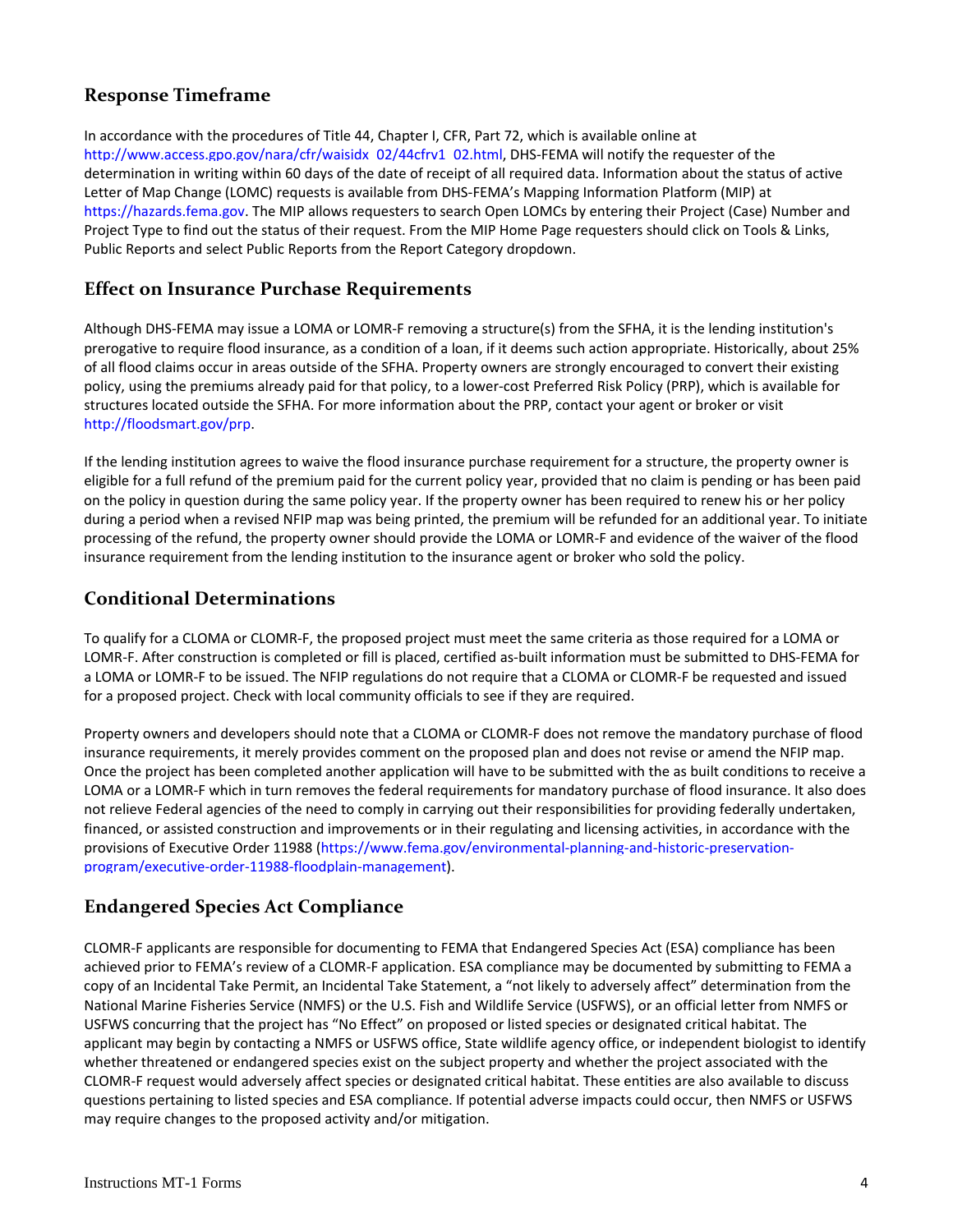For CLOMA, LOMA, and LOMR‐F requests involving floodplain activities that have occurred already, private individuals and local and state jurisdictions are required to comply with the ESA independently of FEMA's process. These requests do not provide the same opportunity as CLOMR‐Fs for FEMA to comment on the project because CLOMAs and LOMAs do not involve a physical modification to the floodplain and because LOMR‐Fs are issued only after the physical action has been undertaken in the floodplain.

-Additional information about the ESA and these requirements is available on https://www.fema.gov/national flood-insurance-program-endangered-species-act or by requesting a copy from the DHS-FEMA Map Information eXchange (FMIX) toll free at 1-877-FEMA MAP (1-877-336-2627). Although FEMA's staff is not available to assist with this process, NMFS and the USFWS both have staff available around the country to answer questions about threatened and endangered species and ESA compliance.

#### **Address for Submitting Requests**

DHS-FEMA encourages electronic submissions through the Online LOMC tool at https://hazards.fema.gov. This tool is a convenient way for applicants to upload all required information and supporting documentation and check the status of their request online. Users can submit requests through this tool instead of filing the paper form via mail.

 However, for requests submitted via mail, DHS‐FEMA encourages the submission of all required data in digital format (e.g. scanned documents on a CD). Please submit all application forms and data to support a request for a  flood zone determination, including any applicable fees to the address listed below. **Incomplete submissions will result in processing delays.**

# **3601 EISENHOWER AVENUE, SUITE 500 ALEXANDRIA, VA 22304‐6426 LOMC CLEARINGHOUSE**

# **FEMA REGIONS**

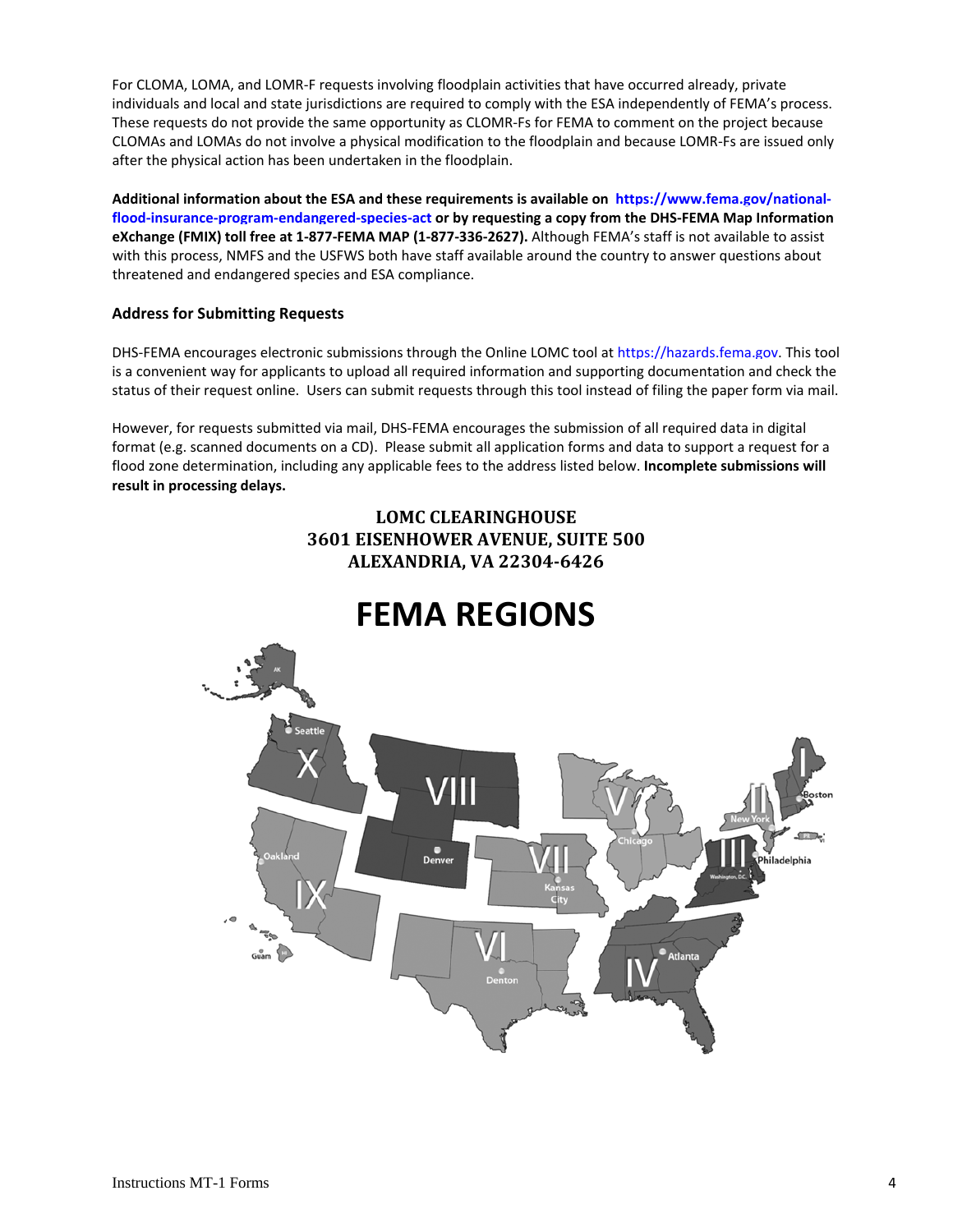## **INSTRUCTIONS FOR COMPLETING THE PROPERTY INFORMATION FORM (FORM 1)**

## **General Instructions**

 The Property Information Form (Form 1) may be completed by the property owner, or on behalf of the property owner by authorized persons including but not limited to; the property owner's agent, licensed land surveyor, or registered professional engineer to support a request for a Letter of Map Amendment (LOMA), Conditional Letter of Map Amendment (CLOMA), Letter of Map Revision Based on Fill (LOMR‐F), or Conditional Letter of Map Revision Based on Fill (CLOMR‐F) for existing or proposed, single or multiple lots/structures.

 Before completing this form, the requester must obtain the following documents from the County/Parish Clerk, Recorder, or Register of Deeds for the community:

- A copy of the Deed for the property, showing the recordation information (e.g., Book/Volume and Page numbers or Document/Instrument number) containing the recorder's seal and recordation date, accompanied by a tax assessor's or other suitable map showing the surveyed location of the property.
	- **OR**
- A copy of the Plat Map for the property, showing the recordation information (e.g., Book/Volume and Page numbers or Document/Instrument number) and containing the recorder's seal and recordation date.

 The requester also must obtain a photocopy of the effective FIRM panel (including the Title Block) that shows the area in which the property is located. The FIRM should be available at the community map repository or from the community official or agency responsible for floodplain management. However, digital copies of the FIRM Index and FIRM panels may be available on the Map Service Center (MSC). Interested parties may visit the MSC website at https://msc.fema.gov/portal or contact the DHS‐FEMA Map Information eXchange by calling 1‐877‐FEMA MAP (1‐ 877‐336‐2627). A FIRMette, which can also be printed free of charge from the MSC website, may be submitted in lieu of a photocopy of the FIRM. Requesters without Internet access should contact the DHS‐FEMA Map Information eXchange by calling 1‐877‐FEMA MAP (1‐877‐336‐2627).

 Requesters should note that for multiple property (structure or lot) requests, this form should only be completed once to describe the entire project. One form for each lot is not necessary.

# **Specific Instructions**

## **Basis of Request**

 Select the type of MT‐1 Letter of Map Change (LOMC) being requested, by checking only one box. Next to each type of LOMC a brief definition has been provided to assist the requester in making an informed selection.

#### **Fill Placement**

 *Fill* is defined as material from any source (including the subject property) placed that raises the ground (natural grade) to or above the Base (1%‐annual‐chance) Flood Elevation (BFE). The common construction practice of removing unsuitable existing material (topsoil) and backfilling with select structural material is not considered the placement of fill if the practice does not alter the existing (natural grade) elevation, which is at or above the BFE. Fill that is placed before the date of the first National Flood Insurance Program (NFIP) map showing the area in a Special Flood Hazard Area is considered natural grade. The Special Flood Hazard Area (SFHA) is the area that  **would be inundated by the base flood.** Assistance to ascertain if fill has been placed on your property may be available from the community official or agency responsible for floodplain management. You may consult with the community map repository to obtain previous editions of the NFIP map, archived topographic data, or permit drawings related to construction on the site. If the structure footprint is located on ground higher than the surrounding area, fill may have been placed. Additional sources for assistance would include the developer or engineer/designer of the subdivision, previous owners of the site, persons who have owned or resided on adjacent parcels, and large scale aerial photographs (check the tax assessor's office). In addition, digital copies of historic NFIP maps may be available on DHS‐FEMA's Map Service Center (MSC). Interested parties may visit the MSC website at https://msc.fema.gov/portal or contact the DHS-FEMA Map Information eXchange by calling 1-877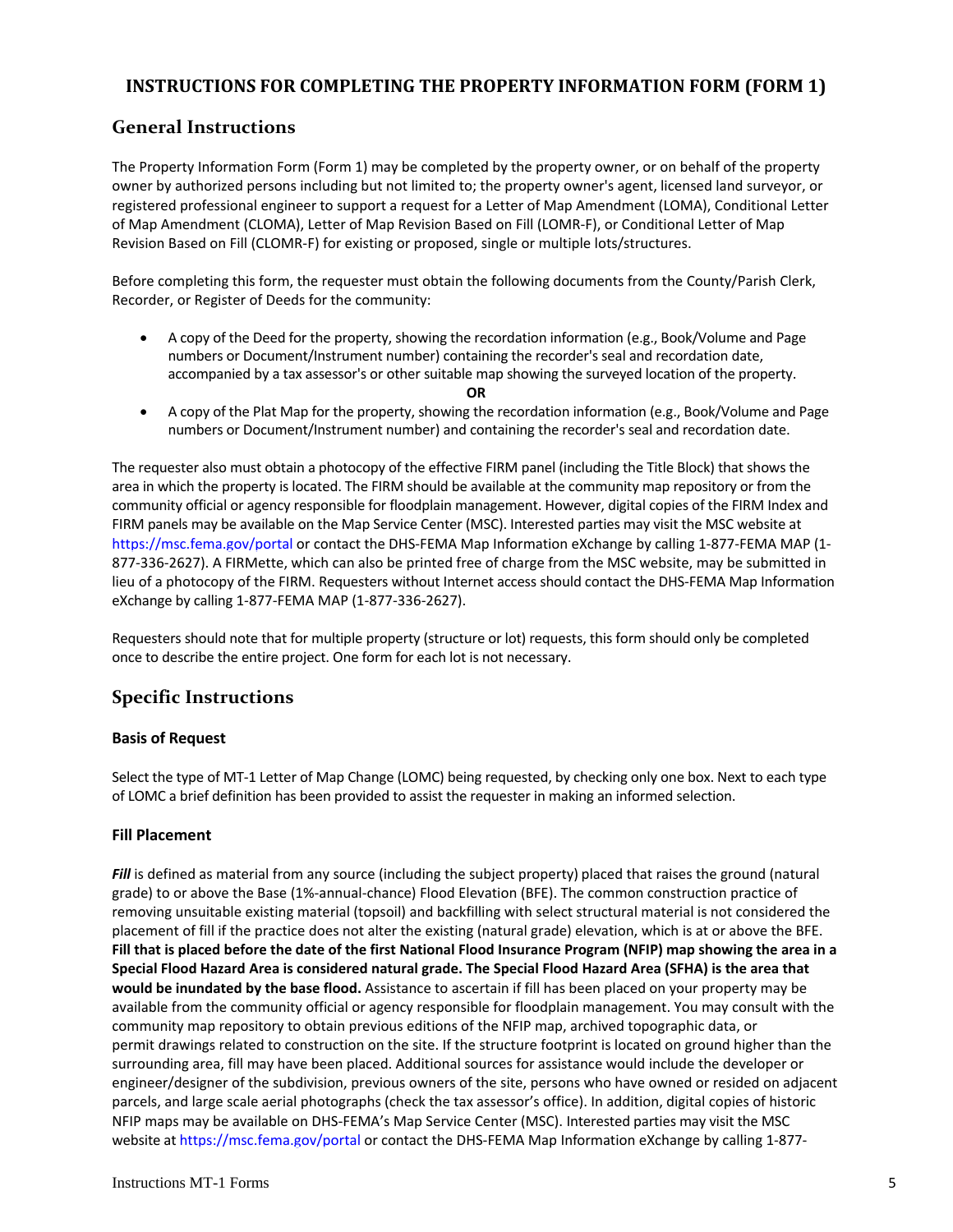FEMA MAP (1‐877‐336‐2627). Requesters without Internet access should contact the DHS‐FEMA Map Information eXchange by calling 1‐877‐FEMA MAP (1‐877‐336‐2627).

 Regardless of the type of LOMC being requested, DHS‐FEMA must require the requester to clearly state, to the best of his or her knowledge, whether fill was or was not placed on his or her property. The requester must select either "yes" or "no." If fill was placed on the property, the requester must provide the month and year fill was placed.

 In addition, for proposed projects, DHS‐FEMA requires the requester to clearly state whether fill will be placed on his or her property. If fill will be placed, the requester must provide the month and year fill will be placed. In addition, the applicant must then provide documentation to show that ESA compliance has been achieved. Additional information about these requirements is available on Page 4 of this instruction packet.

#### **Number 1 ‐ Street Address**

 Enter the street address (911 type) for the structure or property being reviewed (subject property). For requests involving multiple lots, structures, or units, attach a separate piece of paper including all street addresses when space is insufficient.

## **Number 2 ‐ Legal Description**

 Describe the property by referring to the Deed or Plat Map. The description may consist of a lot number and subdivision name, a parcel number, a tract number, or any other information provided in the Deed or Plat to identify the property (e.g. Lot 2, Block 1, Floodville Estates). It is not necessary to reproduce a lengthy description of the property as it appears in the Deed.

#### **Number 3 ‐ Subject of Determination**

 DHS‐FEMA makes determinations on parcels of land or structures. The requester should select structure, portion of a parcel, or a parcel of land. If the request is for a structure on a property, the date of construction must be provided in this section. Date of construction information may usually be obtained from real estate settlement documents, the property developer, or the local government office where real estate and/or land development transactions are recorded. If there is more than one structure on a property, attach a separate piece of paper with the dates of construction. If the request is for a portion of a parcel, a certified metes and bounds description and map of the area to be removed, certified by a licensed land surveyor or registered professional engineer, are **required.** The metes and bounds description must cover the specific area to be removed, and it must be tied to an identifiable starting point. If the description is for a legally recorded lot or parcel, the metes and bounds description should commence or begin at the lot or parcel corner. Metes and bounds descriptions must not intersect or coincide with the footprint of an existing structure. Please see the example below for the preferred format of metes and bounds descriptions.

 BEGINNING at the northeast lot corner; thence S16°42'22"E, 100.00 feet; thence S33°14'40"W, 145.92 feet; thence S89°13'29"W, 156.01 feet; thence N16°42'22"W, 223.14 feet; thence 210.49 feet along a curve to the left having a radius of 542.00 feet to the POINT OF BEGINNING

 DHS ‐ FEMA encourages the submission of metes and bounds descriptions in digital format on CD. This may help expedite the processing of your request.

## **Number 4 ‐ Number of Structures or Properties**

 DHS‐FEMA makes determinations on single or multiple, lots (parcels of land) or structures. Select the choice that best describes your request.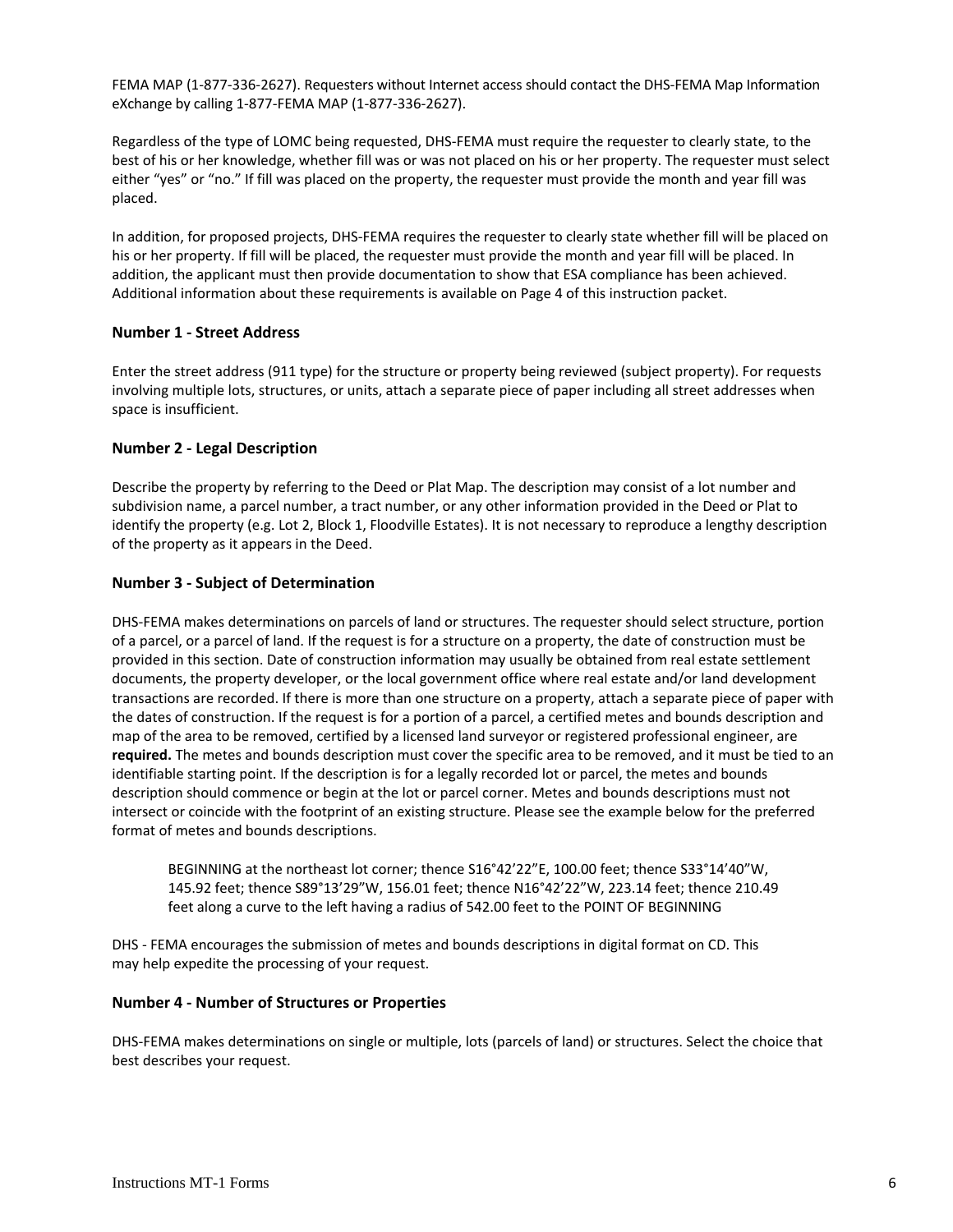## **Required Data**

All requests must include the following data:

- Property description documentation must be enclosed for every request and will consist of either the Plat Map or Deed (containing the recorder's stamp and recordation date) accompanied by a tax assessor's map or other suitable map showing the surveyed location of the property. The recordation data (e.g., Book, Volume, Page, Reel, Document Number, and Date) must be evident on the copies of these documents so that DHS‐ FEMA may use the legal description of the property. In addition, DHS‐FEMA must be able to identify the property exactly. If the property is not recorded on a Plat Map, a copy of a tax assessor's map or other suitable map must be submitted to aid DHS‐FEMA in locating the property. The map should include at least one street intersection that is shown on the FIRM panel.
- A photocopy of the effective FIRM panel, annotated to show where the property is located, must be submitted for every request. If your community has a separate Flood Boundary and Floodway Map (FBFM), please include a copy. The panel number and effective date of the FIRM must appear on the copy submitted. The actual map or a photographic copy must be used.
- The Elevation Form (Form 2) must be included for all requests, *except* requests for determinations in which the FIRM already shows the property to be CLEARLY outside the SFHA. For cases in which the determination for the property or structure is uncertain, elevation data must be submitted to provide a definitive determina‐ tion. This form must be completed by a licensed land surveyor or registered professional engineer. If an NFIP Elevation Certificate has been completed for a structure, it may be submitted in lieu of this form. The Elevation Certificate must be certified by a licensed land surveyor or registered professional engineer.
- The Community Acknowledgment Form (Form 3) must be included for all LOMR-F or CLOMR-F, or for LOMA requests in which the property has been inadvertently included within the NFIP regulatory floodway. For LOMR‐F and CLOMR‐F requests only Section A needs to be completed. For LOMA requests in which the property has been inadvertently included within the regulatory floodway, only Section B needs to be completed (see INSTRUCTIONS FOR COMPLETING OPTIONAL FORMS of these instructions for additional information on the certification requirements of this form).
- Documented ESA compliance must be submitted for CLOMR‐Fs only. Appropriate documentation includes a copy of an Incidental Take Permit, an Incidental Take Statement, a "not likely to adversely affect" determination from NMFS or USFWS, or an official letter from NMFS or USFWS concurring that the project has "No Effect" on proposed or listed species or designated critical habitat. Additional information about these requirements is available on Page 4 of this instruction packet.

#### **Review and Processing Fee**

 The appropriate review and processing fee must be submitted for requests involving proposed projects and for requests involving the placement of fill (e.g., CLOMA, LOMR‐F, or CLOMR‐F). The Payment Information Form should be included with the processing fee. No fee is required to obtain a determination based on existing conditions (i.e. LOMA) as long as no fill has been placed. For the current fee schedule visits DHS‐FEMA's Flood Map-Related Fees Internet site: https://www.fema.gov/flood-map-related-fees.

#### **Signature**

 The requester must provide his or her name, mailing address, and telephone number. The requester must also sign and date, where indicated, to certify the accuracy of the information provided. A Licensed Land Surveyor, Registered Professional Engineer, or other designated agent may sign this form for the requester if they are submitting on their behalf. Providing an email address is optional, however, providing one will make it easier for DHS‐FEMA to contact you if necessary and may facilitate the processing of your request.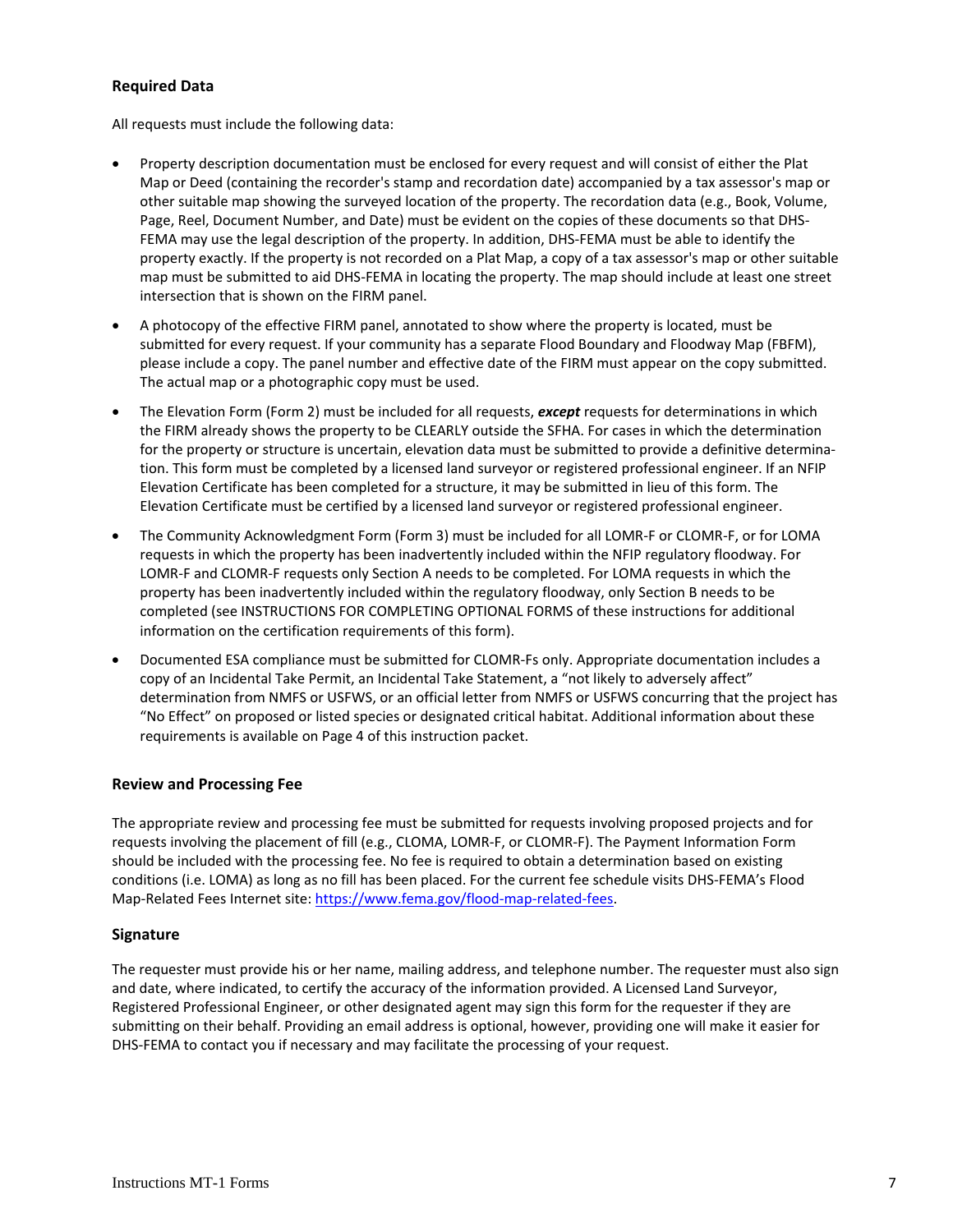## **INSTRUCTIONS FOR COMPLETING THE ELEVATION FORM (FORM 2)**

## **General Instructions**

 The Elevation Form (Form 2) must be completed by a licensed land surveyor or registered professional engineer (authorized by law to certify the information requested). If the request is to make a determination on the structure, and an NFIP Elevation Certificate has already been completed for this property, it may be submitted in lieu of this form. If the request is to make a determination on the entire legally recorded property, or a portion thereof, the lowest lot elevation must be provided on Form 2. If the request is to have the SFHA designation determined for the entire legally recorded property, but the only elevation provided is the Lowest Adjacent Grade to Structure, the determination will be issued for the structure.

 For a licensed land surveyor or registered professional engineer to complete this form, it will be necessary to obtain the effective Flood Insurance Rate Map (FIRM) panel, effective Flood Boundary and Floodway Map (FBFM) panel (if printed), and Flood Insurance Study (FIS) report that cover the area in which the property is located. These can be obtained from the community map repository or may be available from the Map Service Center (MSC). Interested parties may visit the MSC website at https://msc.fema.gov/portal or contact the DHS-FEMA Map Information eXchange by calling 1‐877‐FEMA MAP (1‐877‐336‐2627). Surveyors and engineers who do not have Internet access should contact the DHS‐FEMA Map Information eXchange by calling 1‐877‐FEMA MAP (1‐877‐336‐2627).

## **Number 1 ‐ Community Number**

 Provide the six digit NFIP community number as it appears in the Title Block of the FIRM panel. In addition, include the name of the property (i.e. legal description) and/or the property's address.



 For additional information on reading FIRM panels you may consult the tutorial "How to Read a FIRM" on DHS‐ FEMA's Internet site: http://www.fema.gov/media/fhm/firm/ot\_firm.htm.

 \*Please note that, in some communities, the only NFIP maps available may be Flood Hazard Boundary Maps, instead of FIRMs.

#### **Number 2 ‐ Conditionals**

Identify whether the elevations being provided are based on existing or proposed conditions.

#### **Number 3 ‐ Type of Construction**

If the request involves or will involve a structure, provide the type of construction.

Instructions MT-1 Forms 8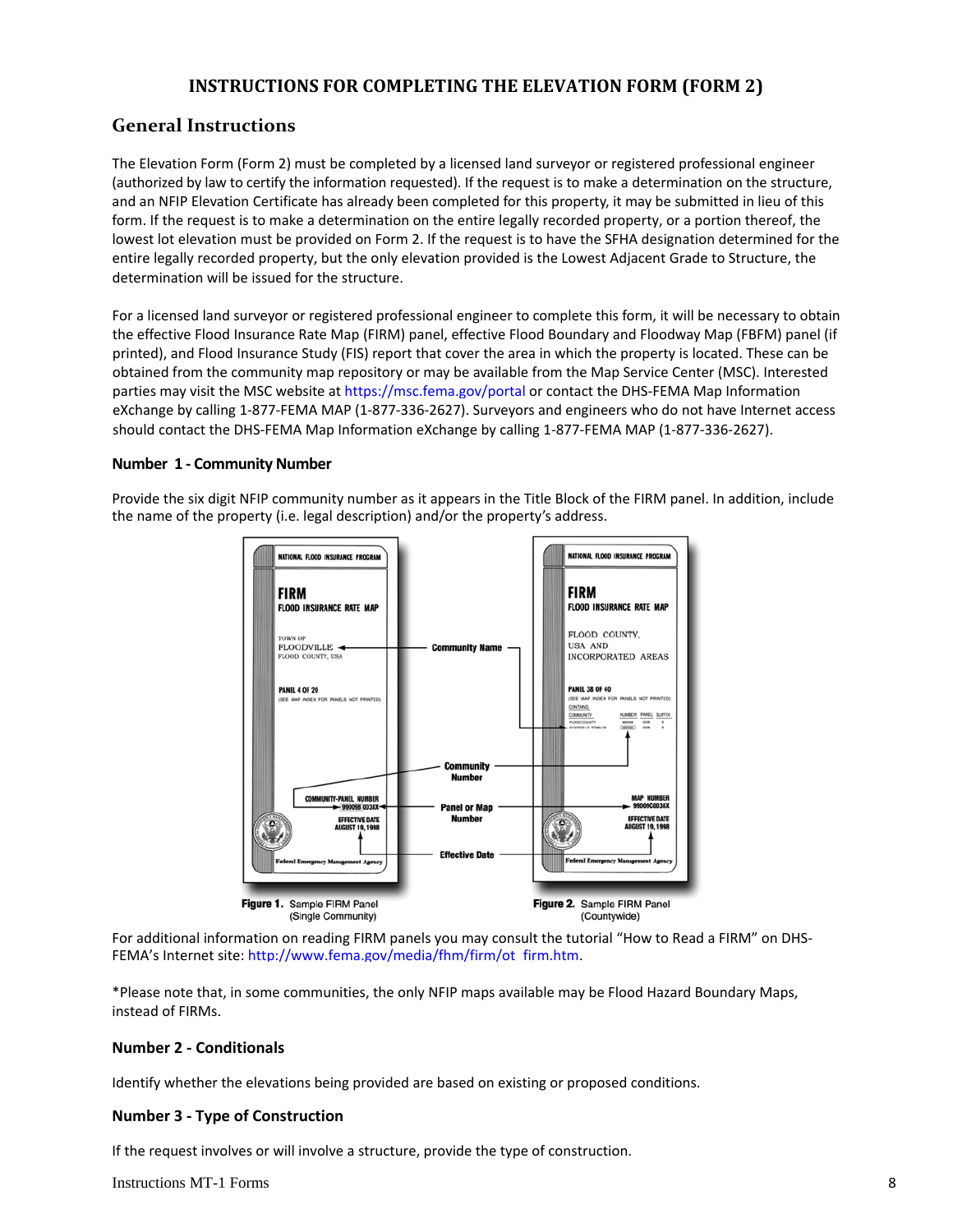*Crawl Space* – The bottom floor is below the first floor, is enclosed by solid and partial perimeter walls, and may be above ground level (grade) on one or more sides. Spaces below ground level on all sides must meet the requirements of FEMA Technical Bulletin 11‐01. Spaces with a bottom floor elevation more than 2.0 feet below the Lowest Adjacent Exterior Grade (LAG) elevation will be classified as a basement.

 *Slab on Grade* – The bottom floor is at or above ground level (grade) on at least one side.

 *Basement/Enclosure* – The bottom floor (basement or underground garage) is below ground level (grade) on all sides. See Crawl Space above.

 *Other* – All other structure types not listed above including, but not limited to split levels, structures on piers, mobile homes, etc. Please be as detailed as possible.

## **Number 4 ‐ Elevation Datum**

 Provide the elevation datum (e.g., NGVD 29, NAVD 88, or other specified) for which the property elevations shown on the form are referenced. If the datum being referenced is different than the datum used to produce the effective FIS, please provide the datum conversion. Please note that mean sea level datum (MSL) is used within the Commonwealth of Puerto Rico and local tidal datum (LTD) is used within the U.S. Virgin Islands.

## **Number 5** ‐ **Geographic Coordinate Data**

 The surveyor or engineer must provide the latitude and longitude of the property in decimal degrees to the 5th decimal place (00.00000), and indicate the appropriate horizontal datum, WGS84, NAD83, or NAD27.

## **Number 6 ‐ Subsidence or Uplift**

 Land subsidence is the lowering of the ground as a result of water, oil, gas extraction, as well as other phenomena such as soil compaction, decomposition of organic material, and tectonic movement. Periodically, the National Geodetic Survey re‐levels some benchmarks to determine new elevations above the National Geodetic Vertical Datum of 1929 (NGVD 29) or above the North American Vertical Datum of 1988 (NAVD 88); however, not all benchmarks are re‐leveled each time.

 Check "yes" if the area of the property is in an area of subsidence or uplift, and provide the date of the current re‐ leveling; check "no" if the area of the property is not in an area of subsidence or uplift. In areas experiencing ground subsidence (e.g., Harris County, Texas, and Incorporated Areas); the most recently adjusted Elevation Reference Mark (ERM) must be used for accurate ground and structure elevations. Please consult the effective Flood Insurance Study (FIS) for your community or local floodplain administrator for the most current ERM data.

 In general, the effects of subsidence can be accounted for by determining grade and structure elevations using benchmark elevations with the same re‐level date as the benchmarks used to develop the Base (1%‐annual‐ chance) Flood Elevations (BFEs) on the FIRM. Please be aware that benchmark re‐level dates can be different for different flooding sources. No adjustment is necessary to the BFEs on the FIRM.

## **Elevation Table**

 A row in the elevation table must be completed for each property (parcels of land or structures) involved in this request (subject property).

*Address* – Provide the street address (911 type) for subject property.

 *Lot/Block Number* – Provide the property's lot and/or block number if available. In the absence of a lot or block number, the registered professional engineer or licensed land surveyor must include an identifier that clearly states for what the elevations are being referenced (e.g. residential structure, commercial building, unit 1, etc.).

 *Lowest Lot Elevation* – For requests involving property, or a portion thereof, provide the lowest lot elevation to the nearest tenth (0.1) of a foot or meter. If the FIRM shows BFEs in meters, the accuracy of the lowest lot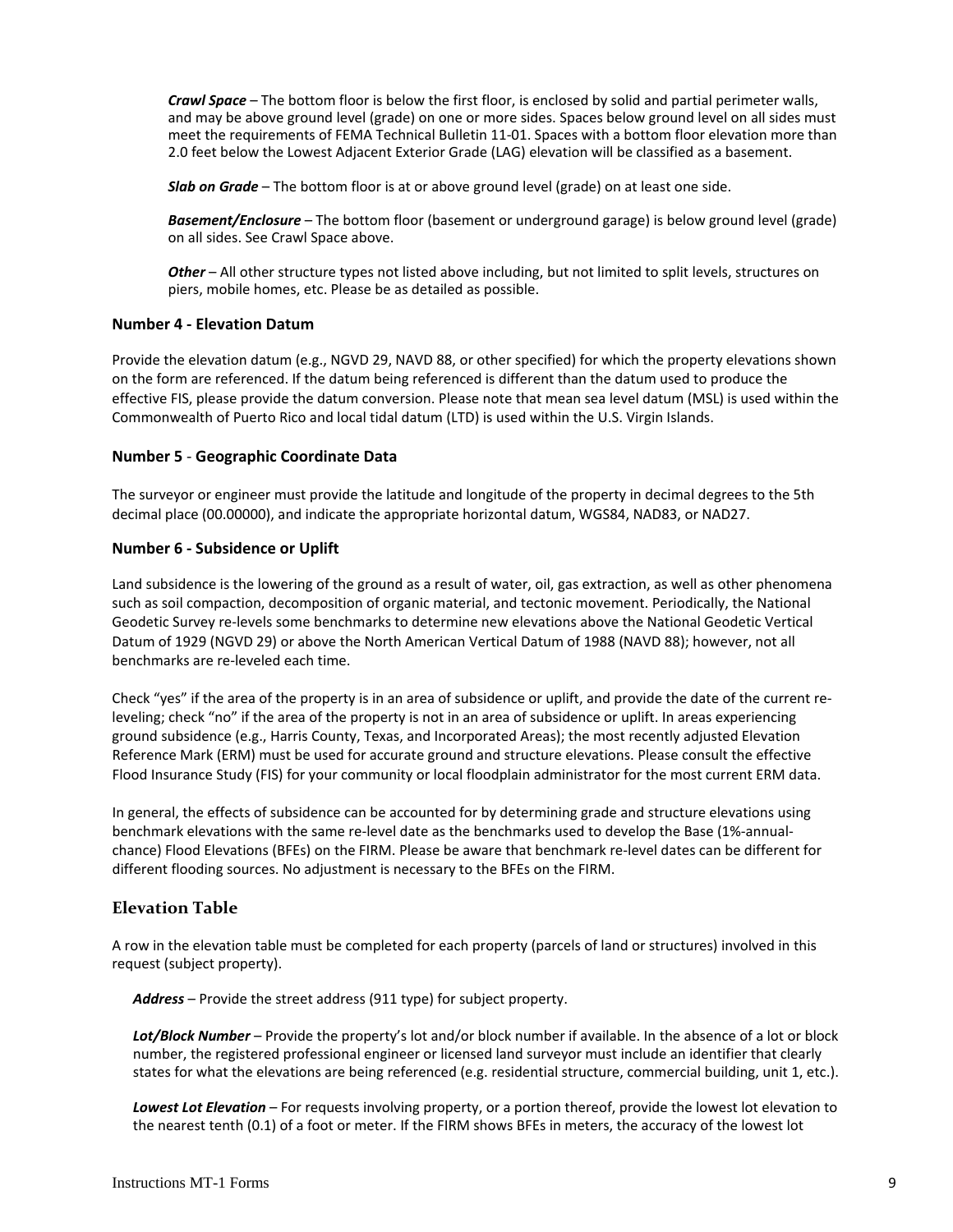elevation must be to the nearest tenth of a meter. If the BFE varies across the property, please provide a certified site plan showing the range of elevations across the property.

 *Lowest Adjacent Grade (LAG) to the Structure* – For requests involving a structure, provide the LAG elevation (the elevation of the lowest ground touching the structure including attached patios, stairs, deck supports or garages), to the nearest tenth (0.1) of a foot or meter. If the FIRM shows BFEs in meters, the accuracy of the LAG elevation must be to the nearest tenth of a meter.

 *Base Flood Elevation* – Provide the BFE affecting the property. FEMA will verify the BFE during the review process. BFEs can be obtained by locating the property on the effective FIRM for the community in which the property is located. Upon locating the property on the FIRM, the engineer or surveyor should determine the type of flooding and in which flood zone the property is located. The summary below will provide direction for how to determine the BFE as a result of the flooding type and flood zone determination.

 *Base Flood Elevation Source* – Provide the source used in determining the BFE (e.g. FIRM, profile, floodway data table, Community Determined, or other source). When submitting a BFE that is either community determined or from an alternate source, please include in the request, sufficient data that supports the BFE.

- **Riverine Flooding Systems (Zones AE or A1‐A30)** Consult the FIS report for the community in which the property is located. Next, locate the flood profile for the flooding source by name. Estimate the property's location along the flood profile and interpolate the BFE using the 100‐yr. flood profile line.
- **Lacustrine (Stillwater) Flooding Systems** Consult the FIS report for the community in which the property is located. Next, locate the Summary of Stillwater Elevations table. Locate the flooding source, by name, and use the BFE listed in the table. The flooding source's BFE is normally shown to the nearest one‐tenth of a foot. If the flooding source is not listed in the "Summary of Stillwater Elevations" table, use the BFE as shown on the FIRM.
- Coastal Flooding Systems (Zones AE or A1-A30 and VE or V1-V30) Obtain and use the whole foot BFE  from the effective FIRM Panel. **(Any structure/parcel of land located seaward of the landward toe of the primary frontal dune may not be removed from a Zone VE or V1‐V30.)**
- **Zone A Flooding** If the property is located in a Zone A, an area of approximate flooding with no BFEs determined, a BFE will need to be determined by the engineer or surveyor. First, the engineer or surveyor should determine if a Federal, State, or local government agency has developed a BFE. Such agencies include the U.S. Army Corps of Engineers, the U.S. Geological Survey, the State's Department of Natural Resources, Department of Environmental Quality, or Department of Transportation; or the local Planning and Zoning Department. If one has been developed, all supporting data and calculations used to develop the BFE must be submitted, or a letter directly from the government agency must be submitted. If a BFE has not previously been developed, the engineer or surveyor should consult DHS‐FEMA 265, *Managing* Floodplain Development in Approximate Zone A Areas: A Guide for Obtaining and Developing Base (100- *year) Flood Elevations,* available online at http://www.fema.gov/library/viewRecord.do?id=2215. This publication is an excellent resource, which details the appropriate methods for determining BFEs in SFHAs designated flood zone A. To obtain additional information about developing BFEs, contact the DHS‐FEMA Map Information eXchange at 1‐877‐FEMA MAP (1‐877‐336‐2627). If the property is greater than 50 lots or 5 acres, whichever is the lesser, the engineer or surveyor must determine a BFE as a provision of Part 60.3(b)(3), which is available online at http://www.gpo.gov/fdsys/pkg/CFR‐2003‐title44‐vol1/xml/CFR‐ 2003‐title44‐vol1‐sec60‐3.xml.
- **Shallow Flooding (Zone AH)** If the property is located in flood zone AH, locate the Summary of Stillwater Elevations table in the FIS report. Identify the flooding source, by name, and use the BFE listed in the table. If no Summary of Stillwater Elevations table exists, use the BFE shown on the FIRM If different elevations appear within the same SFHA, the BFE is obtained by linear interpolation between two adjacent BFE lines.
- **Shallow/Sheet Flooding (Zone AO)** For a property located in Zone AO, the characteristics of the Zone AO area shown on the NFIP map will determine the appropriate methodology to be used to develop the BFE for the property. If the flooding is conveyed by the street, provide the highest top of curb or crown of street elevation (whichever is higher) along the property line and add this to the depth of flooding. The lowest adjacent grade elevation must be above the curb or street elevation by an amount equal to or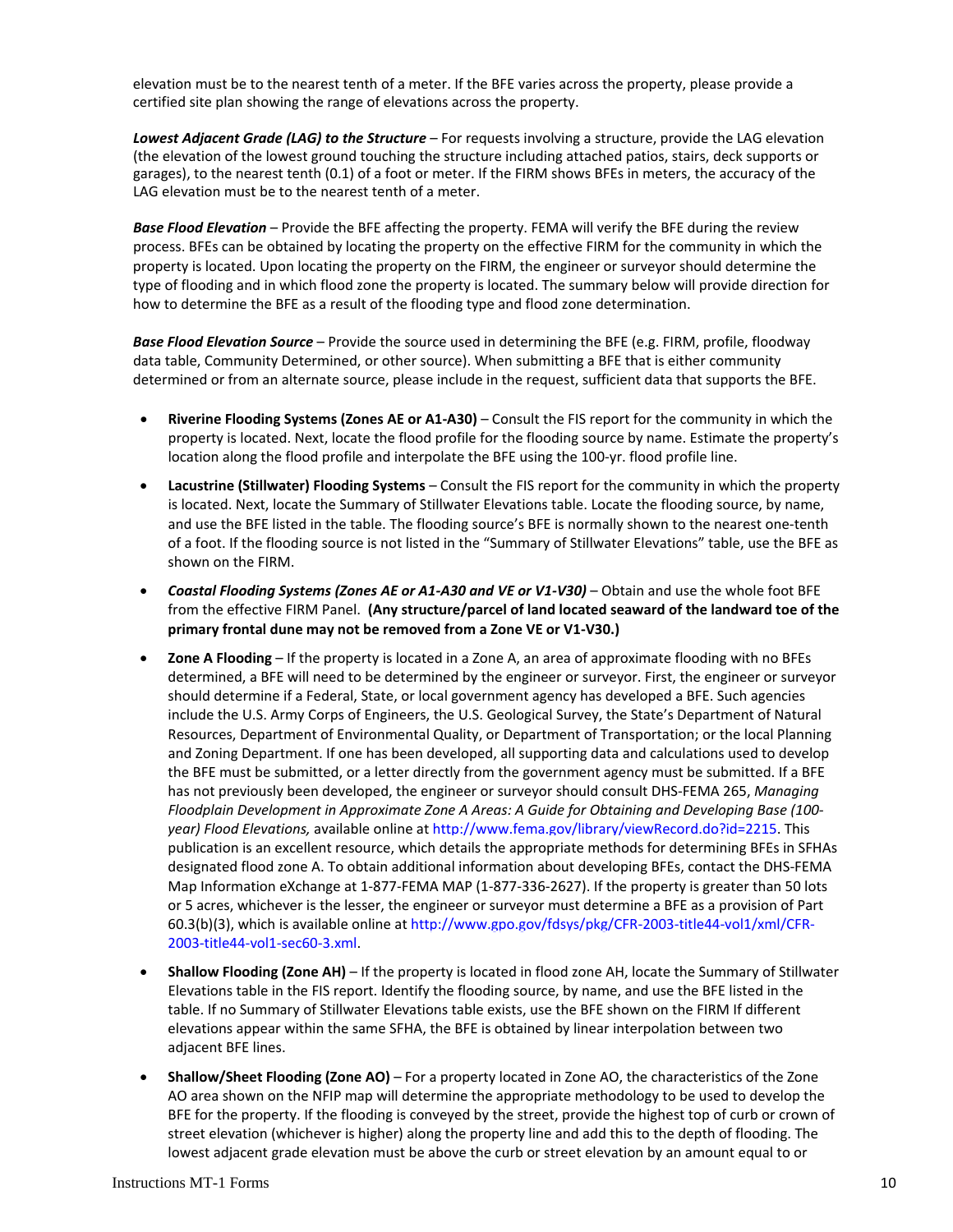greater than the depth of flooding shown on the NFIP map. If the entire property is inundated by the SFHA and the flow is not conveyed by the street, add the depth of flooding to the average surrounding grade. If the property is partially inundated by the SFHA and the street does not convey the flow, add the depth of flooding to the lowest lot elevation. Along with the information required for one of the above‐ mentioned methods, provide sufficient certified topographic information, including flow paths, to show that the structure is located on high ground relative to the depth indicated on the NFIP map.

 If the request involves multiple properties (parcels of land or structures), elevations must be provided for each property. If the number of properties for which DHS‐FEMA is to make a determination exceeds the number of rows on the Elevation Table, additional photocopies of the table may be attached to the back of the Elevation Form.

## **Certification (by a licensed land surveyor, registered professional engineer, or architect)**

 The certifier must provide his or her name, license number and expiration date, his or her company name, telephone number and, if applicable, his or her fax number and email address. The certifier's seal, if available, may be provided here. The certifier must sign and date the Elevation Form, where indicated, to certify the accuracy of the information provided. Not all states authorize architects and engineers to certify elevation information. Consult the state board of registration for more information.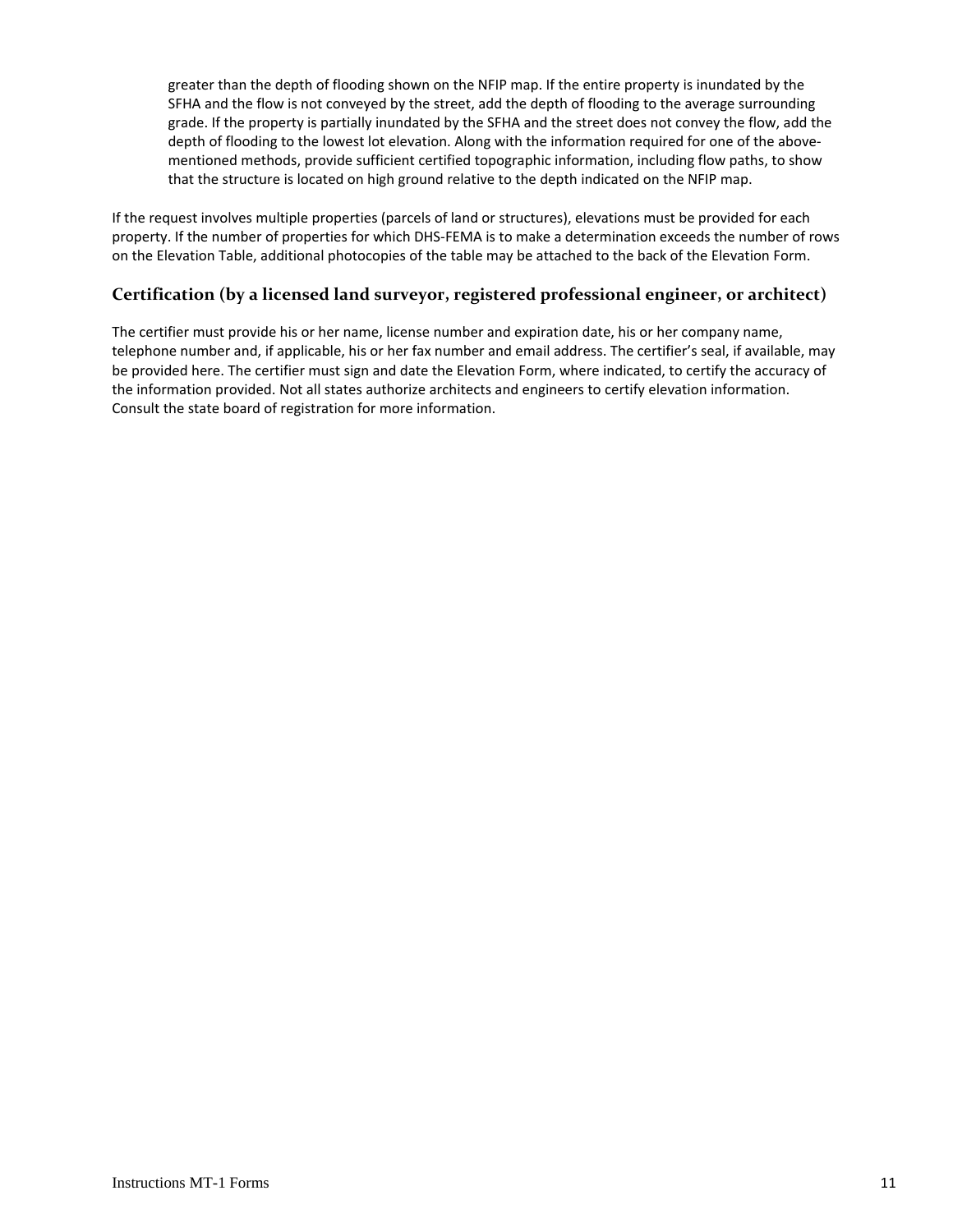## **INSTRUCTIONS FOR COMPLETING OPTIONAL FORMS**

## **General**

 While Forms 1 and 2 must be completed for all requests, Form 3 must only be completed when applicable. Instructions for completing this form are provided below.

## **Community Acknowledgment Form (Form 3)**

 The Community Acknowledgment Form (Form 3) must be completed for all requests involving the placement of fill, existing or proposed, or requests for land or structures that are inadvertently included in the NFIP regulatory floodway. The form must be completed and signed by the community official responsible for floodplain management in the community. The community name and the subject property address shown in Items 1 and 2 of the Property Information Form must appear in the spaces provided. Space has been provided within each section for the community official to provide comments on the project (e.g. Section A ‐ The project is reasonably safe from flooding and satisfies Parts 60.3 and 65.5 of the NFIP regulations. Section B ‐ Removal of the project from the regulatory floodway will not result in an increase in Base Flood Elevations.). If additional space is required by the community official to provide the community's comments on a project, additional sheets may be attached to the back of this form.

## **Section A – Requests Involving the Placement of Fill**

#### **Instructions for Communities:**

 As a participant in the NFIP under 44 CFR 60.3(a)(2), you are required to ensure, prior to issuing a floodplain development permit, that an applicant is in compliance with local and NFIP regulations and has obtained all necessary Federal and State permits related to development. For CLOMR‐F requests, applicants must document ESA compliance to FEMA prior to issuance of the CLOMR‐F determination. For LOMR‐F requests, ESA compliance is required independently of FEMA's process. The community must ensure that appropriate ESA permits are obtained per requirement under Section 60.3(a)(2) of FEMA's regulations. Additional information about these requirements is available on Page 4 of this instruction packet. Another common Federal permit requirement may include wetland permits under Section 404 of the Clean Water Act of 1972. If you need a wetlands permit or are not sure if one is required, contact your local U.S. Army Corps of Engineers District Office. Necessary State permits vary depending on the State.

#### **Instructions for Applicants:**

 You are responsible for obtaining all necessary Federal, State, and local permits as a condition of obtaining a LOMR‐F or CLOMR‐F. Your community is required to verify that you have obtained these necessary permits prior to issuing a floodplain development permit or signing the Community Acknowledgment Form (MT‐1 Form 3). In addition, for CLOMR‐F requests, you must document to FEMA that ESA compliance has been achieved prior to issuance of the CLOMR‐F determination. For LOMR‐F requests, ESA compliance is required independently of FEMA's process. Your community must ensure that appropriate ESA permits are obtained per requirement under Section 60.3(a)(2) of FEMA's regulations. Additional information about these requirements is available on Page 4of this instruction packet. Another common Federal permit requirement may include wetland permits under Section 404 of the Clean Water Act of 1972. If you need a wetlands permit or are not sure if one is required, contact your local U.S. Army Corps of Engineers District Office. Necessary State permits vary depending on the State.

 To assist communities in determining if a property or structure, existing or proposed, is reasonably safe from flooding, DHS‐FEMA has published Technical Bulletin 10‐01. This bulletin outlines safe building practices, which when followed, may reduce the risk of flood damage to a property or structure. Community Officials interested in obtaining copies of this bulletin should visit our Internet site at http://www.fema.gov/media‐library‐ data/20130726‐1511‐20490‐3169/tb1001.pdf. Community Officials that do not have Internet access should contact the FMIX toll free at 1‐877‐FEMA MAP (1‐877‐336‐2627).